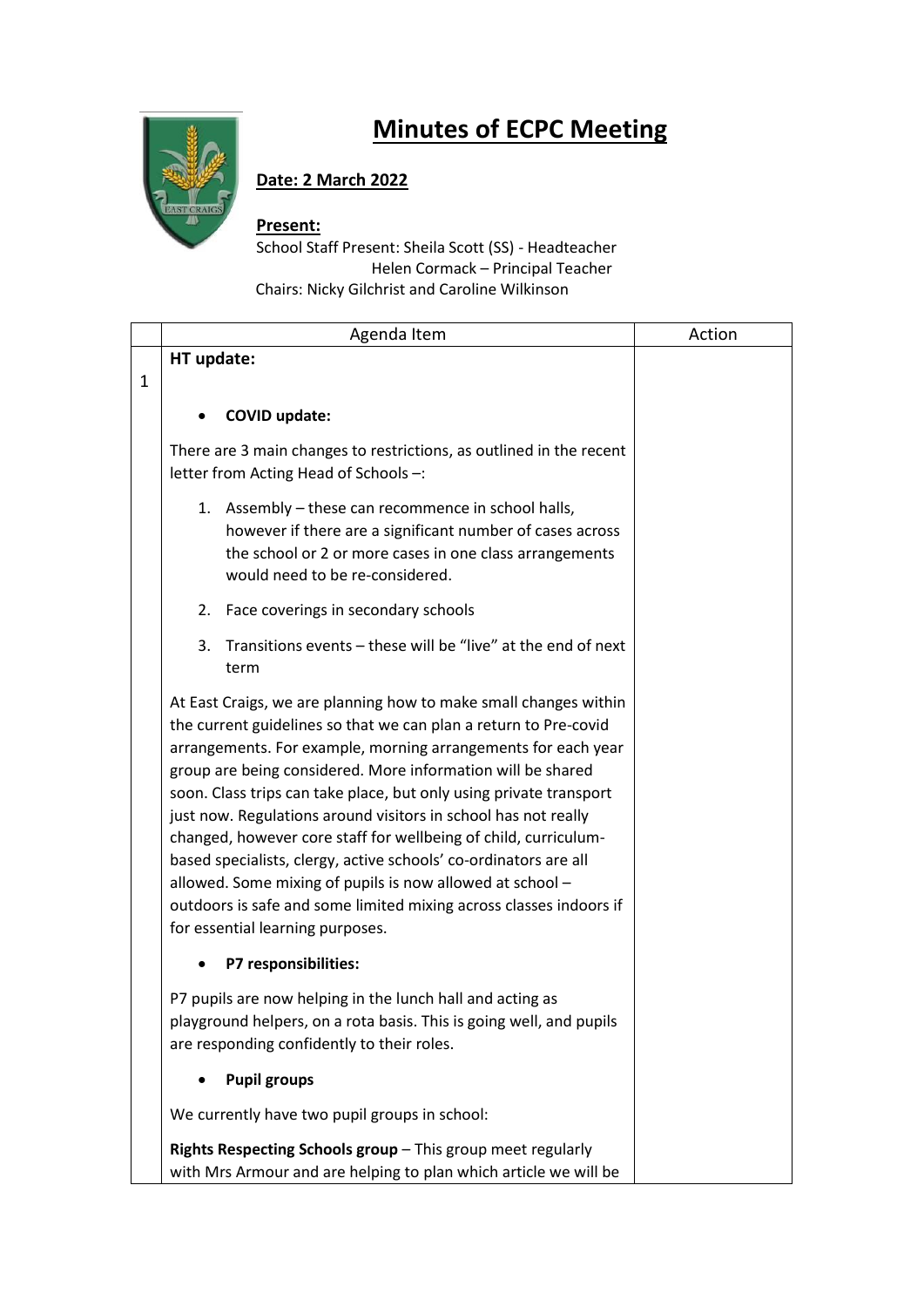focusing on as a school. We are learning about one article (from the United Nations Convention for the Rights of the Child) per month. Pupil reps take the lead in how to share with the rest of the class and P7 reps help to launch at assembly.

**Sustainability group –** these pupils meet with Mrs Cormack. The reps delivered live lessons in December about child labour and Fair Trade mobile phones. The P7 reps taught P6 classes and then the P6 reps taught the P5 classes. There will be more opportunities like this to come. Sustainability reps also judged recycling poster competition. A recent application for a grant of £1200 to carry out sustainable planting and gardening was successful. This money will be going to build planters for each stage.

## • **Whole school themes**

- $\checkmark$  This week is Book Week Classes are joining live stream author sessions, including one with the cast of Matilda. Competitions have been organised, including a photo competition from home of pupils reading in an unusual place. Classes are also taking part in creative activities, such as making their own book, or making a hat, mask or game based on a book. DEAR (Drop Everything And Read) sessions are being held daily. Members of the leadership team are visiting classes and reading to pupils from their favourite books. We will also have a celebration assembly at end of week for classes to share some of their learning
- $\checkmark$  Scot's theme In January, all classes were learning about different aspects of Scottish language and culture. At our sharing assembly, we were treated to singing, dancing, poetry recitals and facts about Scotland.
- $\checkmark$  WOW Living Streets' Walk to School initiative is currently on-going. Pupils can earn badges if they travel actively every day. Strider, the WOW mascot may also come to school one day!
- $\checkmark$  Coorie-In Just before Christmas, all of the schools in the cluster took part in this great event, organised by the Scottish Book Trust. There were live storytelling/illustrating sessions for each year group and pupils could come to school in their pyjamas ready to "Coorie in" for their session.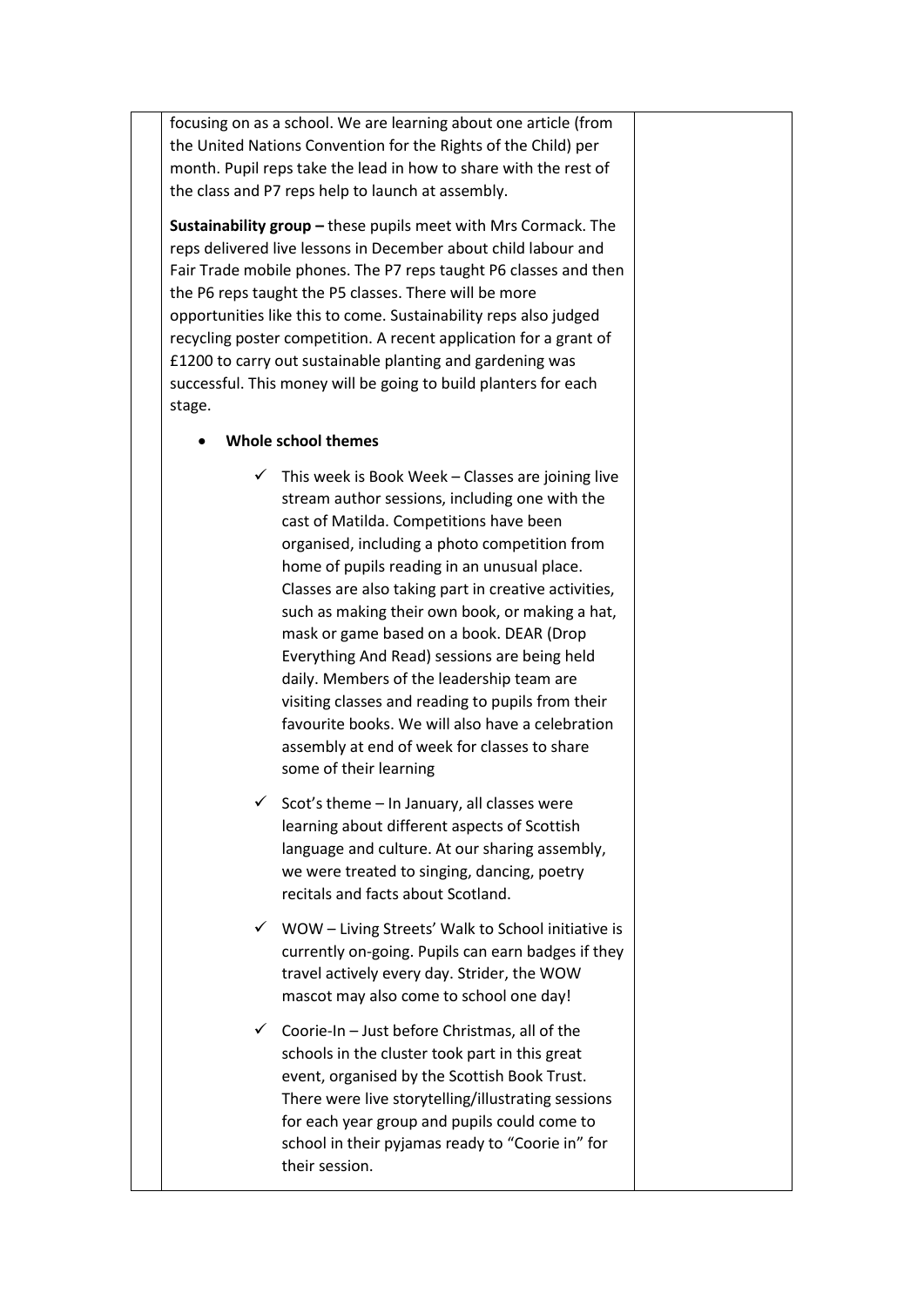| programme, which is proving very successful and<br>covers a range of vital skills and knowledge.                                                                                                                                                                                                                                                                                                                                                                                                                                                                                                                                          |                                                                                                     |
|-------------------------------------------------------------------------------------------------------------------------------------------------------------------------------------------------------------------------------------------------------------------------------------------------------------------------------------------------------------------------------------------------------------------------------------------------------------------------------------------------------------------------------------------------------------------------------------------------------------------------------------------|-----------------------------------------------------------------------------------------------------|
| $\overline{2}$<br><b>Outdoor Learning (Mrs Cormack)</b><br>Pupils, sustainability reps and teachers were asked about ideas<br>they would like to see.<br>Some things that have been purchased from Parent Council<br>budget which will aid learning include:<br>Data handling and measure - purchase a weather<br>station, measuring tapes, outdoor scales<br>Topic boxes available for teachers<br>Large protractors for measuring trees<br>Resources available for teachers<br>Playground - notice boards, friendship stops<br>Trip for P6s to warm up for Lagganlia for a day trip and<br>experiencing outdoor learning                |                                                                                                     |
| 3<br>Proposed class organisation for 2022-23 (Mrs Scott)<br>Current incoming P1 numbers are 63 but this may change.<br>Proposed class structure (also subject to change)<br>$2 \times$ P1s<br>1xP1/2<br>2 x P2<br>$2 \times P3$<br>3 x P4<br>$2 \times P5$<br>$2 \times P6$<br>$2 \times P7$<br>School will need reorganisation from this year's $P1 - P3$ and SS is<br>considering changing other classes to help build relationships as<br>classes have not been mixing due to restrictions.<br>Pupils will be consulted on which friends they would like to<br>remain with.<br>Any specific questions to be raised via school teachers | SS to send the<br>council policy on<br>class organisation<br>when child<br>consultation goes<br>out |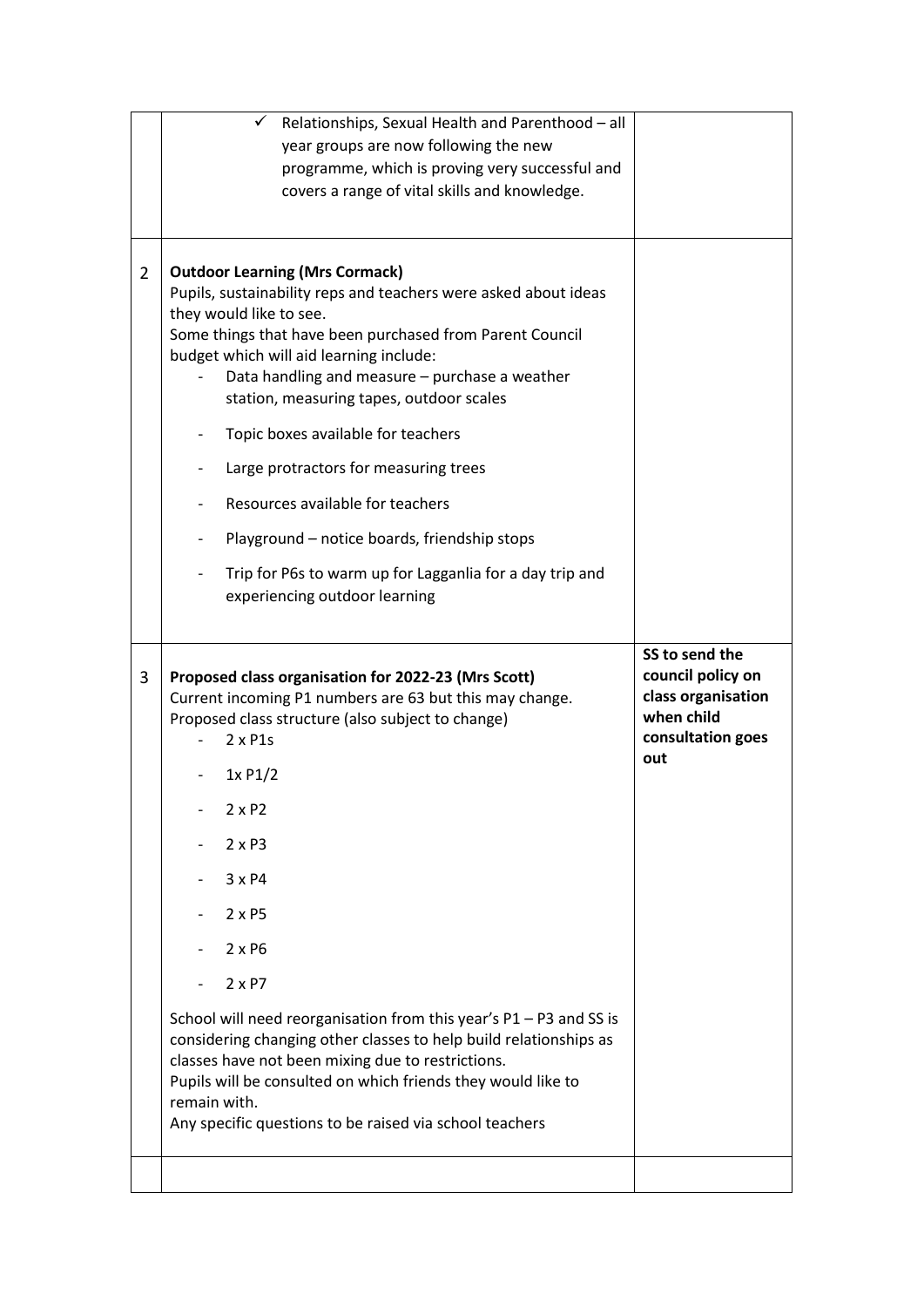| 4 | <b>First Aid Update</b>                                                                                                                                                                                                                                                                                                                                                                                                                                                                                                     | SS to consider if the                                                                                                                                                    |
|---|-----------------------------------------------------------------------------------------------------------------------------------------------------------------------------------------------------------------------------------------------------------------------------------------------------------------------------------------------------------------------------------------------------------------------------------------------------------------------------------------------------------------------------|--------------------------------------------------------------------------------------------------------------------------------------------------------------------------|
|   | Many PSAs are fully trained (children or emergency first<br>aid level) and they are usually the first point of contact.<br>They'll ask for help if serious and escalate to leadership<br>team as required.<br>Plasters or wipes maybe used (children can do this<br>$\overline{\phantom{a}}$<br>sometimes) - school staff can administer these too.<br>School now using texts to alert about the head injury and<br>$\overline{\phantom{a}}$<br>slip will come home.<br>Complex situations – we would phone parent/carer to | office could<br>consider putting<br>the class of the<br>child in the text to<br>let people know<br>which child maybe<br>injured (they can't<br>put names due to<br>GDPR) |
|   | explain/collect                                                                                                                                                                                                                                                                                                                                                                                                                                                                                                             |                                                                                                                                                                          |
|   | P7 Leavers Update                                                                                                                                                                                                                                                                                                                                                                                                                                                                                                           |                                                                                                                                                                          |
| 5 | Plan would be to take P7 to church for a "tie ceremony"<br>with parents/carers invited, if restrictions allow                                                                                                                                                                                                                                                                                                                                                                                                               |                                                                                                                                                                          |
|   | Leaver's Party - could be outdoors/held in an afternoon<br>$\overline{\phantom{a}}$<br>like last year (children get involved on theme)                                                                                                                                                                                                                                                                                                                                                                                      |                                                                                                                                                                          |
|   | Yearbook is being started                                                                                                                                                                                                                                                                                                                                                                                                                                                                                                   |                                                                                                                                                                          |
|   | Dates for Craigmount HS transition will be 14 - 16 June                                                                                                                                                                                                                                                                                                                                                                                                                                                                     |                                                                                                                                                                          |
| 6 | The Times published a league table of Scottish schools'<br>attainment                                                                                                                                                                                                                                                                                                                                                                                                                                                       |                                                                                                                                                                          |
|   | The ranking of East Craigs against other Edinburgh<br>primary schools and was disappointing.                                                                                                                                                                                                                                                                                                                                                                                                                                |                                                                                                                                                                          |
|   | Each May every school submits % of P1/4/7 pupils who<br>have achieved Early/First/Second Level to the council.<br>This data is then shared with the Scottish Government.<br>Likely the article used some of this but unclear what data<br>was used and how it was accessed.                                                                                                                                                                                                                                                 |                                                                                                                                                                          |
|   | The Times got hold of the information as did Edinburgh<br>Evening News who published the rankings.                                                                                                                                                                                                                                                                                                                                                                                                                          |                                                                                                                                                                          |
|   | Reassurance from SS that EC attainment levels are<br>looking much better this year and that lock down did<br>impact this.                                                                                                                                                                                                                                                                                                                                                                                                   |                                                                                                                                                                          |
|   | SS outlined some of the processes in school which are<br>used to assess pupil progress, identify areas where<br>support or challenge are required and the types of<br>support that can be put in place. These include<br>attainment meetings three times per year between                                                                                                                                                                                                                                                   |                                                                                                                                                                          |